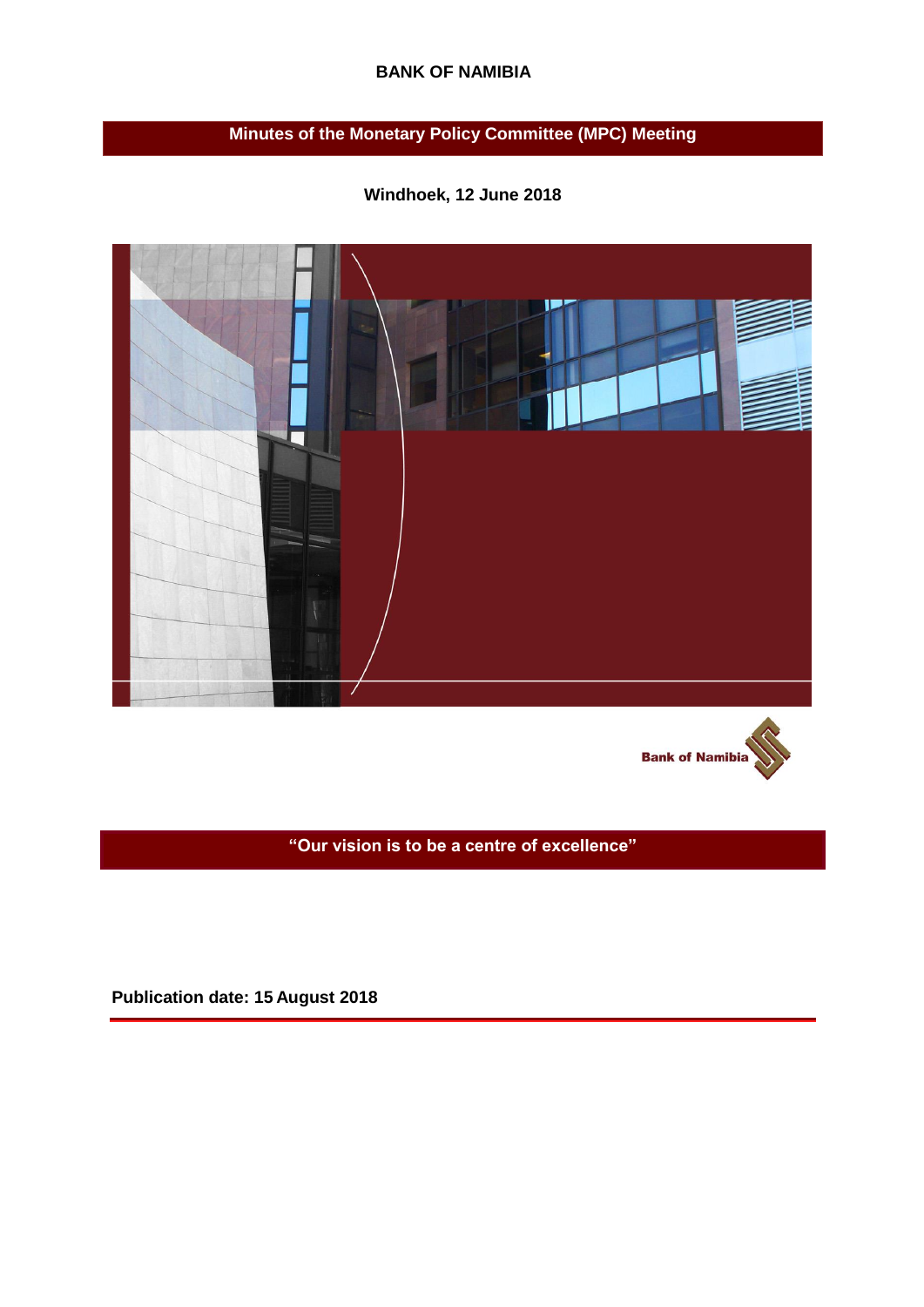# **Minutes of the Monetary Policy Committee (MPC) Meeting held on the 12th of June 2018**

These are the minutes of the Monetary Policy deliberations at the meeting of the Bank of Namibia MPC held on the 12<sup>th</sup> of June 2018.

Monetary policy decisions are taken by the MPC in accordance with the Monetary Policy Framework of the Bank of Namibia published in 2008. The MPC meets on a bi-monthly basis and the minutes of its meetings are released on the day following the next MPC meeting. The minutes are also available on the website of the Bank at: [http://www.bon.com.na.](http://www.bon.com.na/)

#### **MPC MEMBERS PRESENT**

| lipumbu Shiimi           | Governor (Chairperson)                       |
|--------------------------|----------------------------------------------|
| Ebson Uanguta            | <b>Deputy Governor</b>                       |
| Emile Van Zyl            | <b>Technical Advisor: Governor's Office</b>  |
| Emma Haiyambo            | Director: Strategic Communications & FSD     |
| <b>Florette Nakusera</b> | Director: Research Department (RD)           |
| Nicholas Mukasa          | Director: Financial Markets Department (FMD) |
| Johan van den Heever     | <b>Technical Advisor: RD</b>                 |

#### **APOLOGIES:**

None

#### **OTHERS PRESENT**

Postrick Mushendami (Deputy Director: RD); Israel Zemburuka (Deputy Director: Corporate Communications); Sanette Schulze Struchtrup (Deputy Director: RD); Helvi Fillipus (Deputy Director: FMD); Saara Kashaka (Senior Economist: RD); Christian Phillipus (Senior Economist: RD); Rehabeam Shilimela (Senior Economist: RD); Daisy Mbazima (Senior Economist: RD), Elifas Iiyambula (Economist: RD), Ben Stephanus (Research Officer, RD).

### **SECRETARY**

Victoria Manuel (Economist: RD)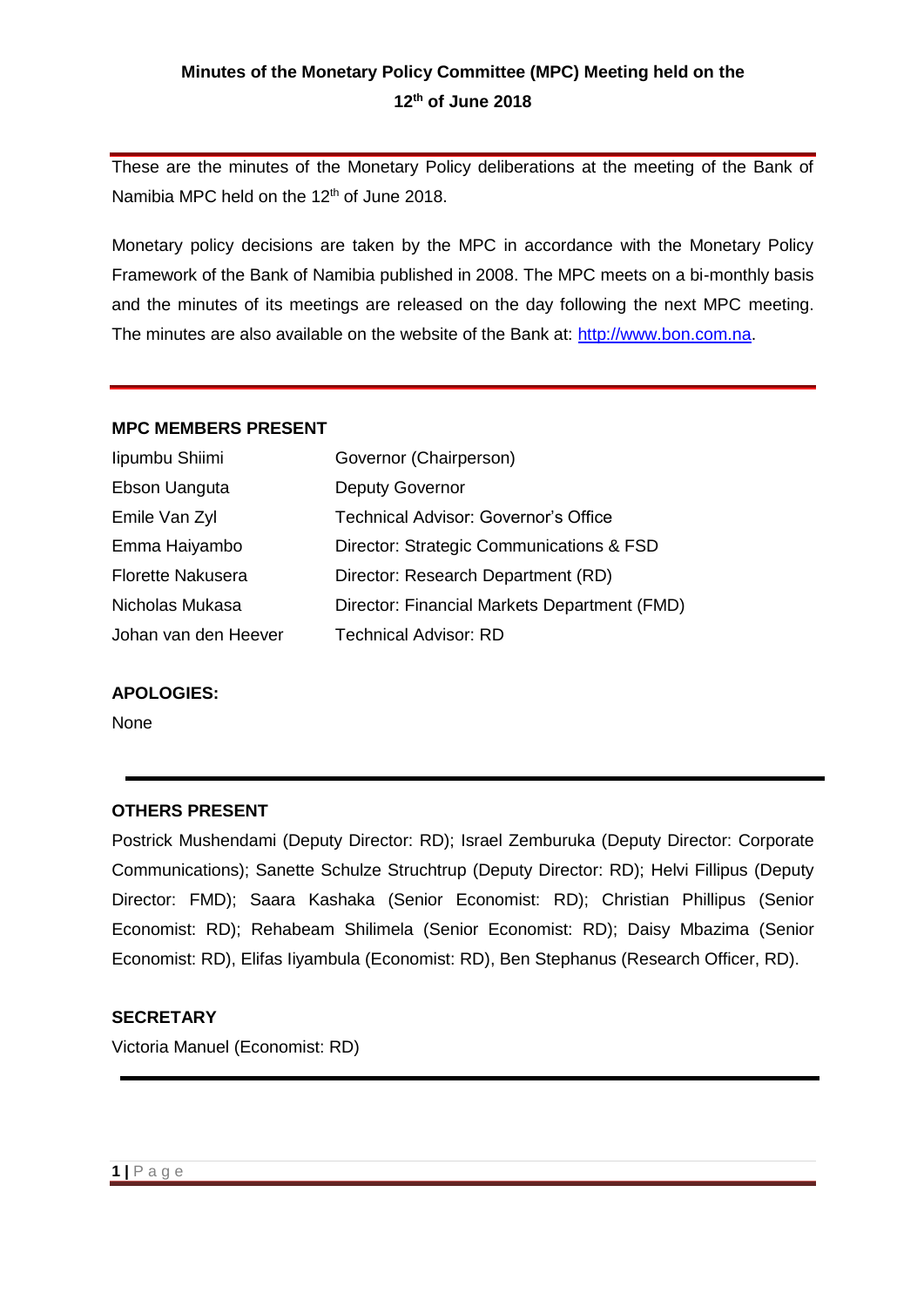# **GLOBAL ECONOMY**

- **1. The MPC was informed that global economic activity moderated during the first quarter of 2018, mainly due to slower growth in most of the Advanced Economies (AEs).** Economic activity in the global economy moderated during the first three months of 2018; the slower growth is reflected in lower GDP growth in the US, Euro Area, UK and especially Japan. Economic activity among the Emerging Market and Developing Economies (EMDEs) improved slightly during the first quarter of 2018, with China, Russia and India driving the growth. The economies of Brazil and South Africa, however, recorded significantly lower growth during the same period. Going forward, global real GDP is projected to grow by 3.9 percent in 2018, compared to 3.8 percent in 2017. The projected growth is expected to be driven by a slight pickup in growth from both the EMDEs and AEs. Furthermore, the MPC was briefed about risks to the global outlook, which include amongst others higher levels of trade protectionism and geopolitical tensions.
- **2. The MPC noted that inflation rates in most of the monitored AEs trended downward in April 2018, compared to the previous month, while among EMDEs inflation outcomes diverged**. Inflation rates in all monitored AEs declined with the exception of the USA, whose inflation rose slightly during April 2018. Among the EMDEs, inflation rates remained unchanged in Russia, picked up in Brazil and India while it declined in China and South Africa.
- **3. Price indices for energy and metals increased in April 2018, compared to the preceding month.** Energy and metal price indices increased by 8.3 percent and 2.3 percent, respectively, in April 2018. The increase in the energy price indices was led by crude oil and natural gas, while the increase in the metal index was due to strengthening global demand, tightening supplies and trade frictions.
- **4. The MPC also noted that benchmark interest rates remained unchanged in all the monitored AEs and EMDEs in April and May 2018.** Central banks in both the AEs and EMDEs left their policy rates unchanged at their monetary policy committee meetings during April and May 2018. The central bank of India, however, raised its policy rate by 25 basis points early in June 2018.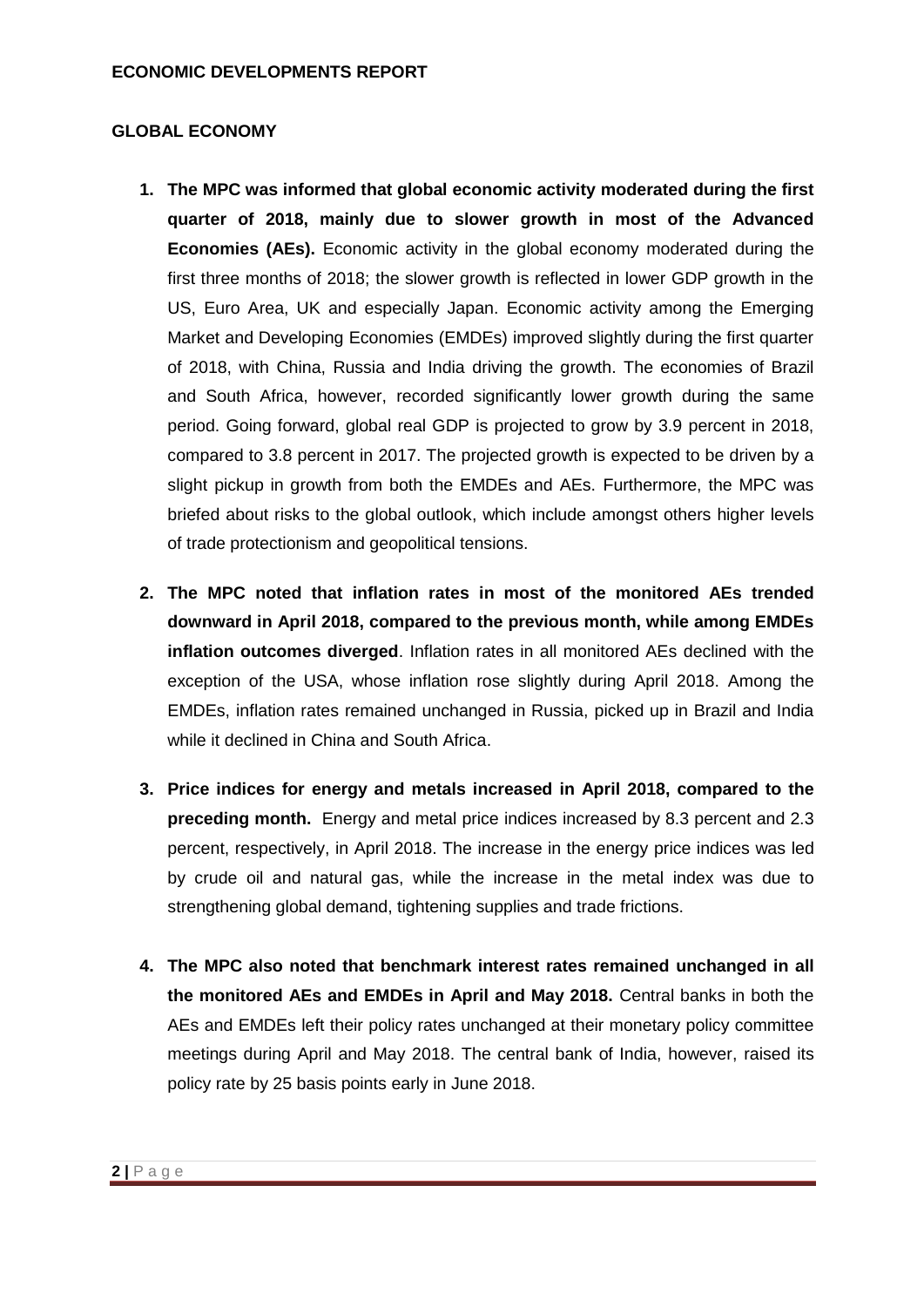**5. In summary, the MPC noted the recent developments in the global economy including the risk to the global outlook, and deliberated on these matters.** The MPC members reflected about the recent setback to global economic growth and the risks to the global outlook, which could affect economic performance in 2018. The MPC expressed concern over the slower global growth experienced during the first quarter of 2018 and awaited further evidence to see whether this was just a temporary setback or whether the trend would continue throughout 2018.

# **DOMESTIC ECONOMY**

- **6. A report on the developments in the domestic economy was also presented to the MPC and covered sectoral performances, the economic outlook update, private sector credit extension (PSCE), inflation and international reserves.**
- **7. The MPC noted that the domestic economic activity remained slow during the first four months of 2018 relative to the corresponding period of 2017, despite improvements in some key sectors.** Increased activity was observed in the mining, agriculture (particularly cattle marketed), manufacturing, as well as transport and communication sectors, while construction activity seemed to be bottoming out. Mining output was mainly supported by increased production of diamonds and uranium. On the contrary, activity in the wholesale and retail trade sector continued to decline during the same period.
- **8. Namibia's overall inflation rate declined during the first four months of 2018, compared to the corresponding period during 2017.** Annual inflation declined to 3.6 percent in the first four months of 2018, from 7.4 percent during the corresponding period last year. The decline in inflation was mainly due to a significant deceleration in inflation for food and non-alcoholic beverages as well as housing during the period under review. This was mainly on account of improved agricultural production, a favourable exchange rate and slower growth in the inflation rate for rental payments. On a monthly basis, the inflation rate rose marginally to 3.6 percent during April 2018, from 3.5 percent in March.
- **9. With regard to fiscal developments, the MPC was informed that the Central Government budget deficit narrowed during the first two months of 2018/19 fiscal year, while the total Government debt stock increased.** Central Government's budget deficit stood at N\$4.1 million during the first month of the 2018/19 fiscal year, significantly lower compared to N\$341.4 million registered during the corresponding period in the previous fiscal year. This was mainly due to lower